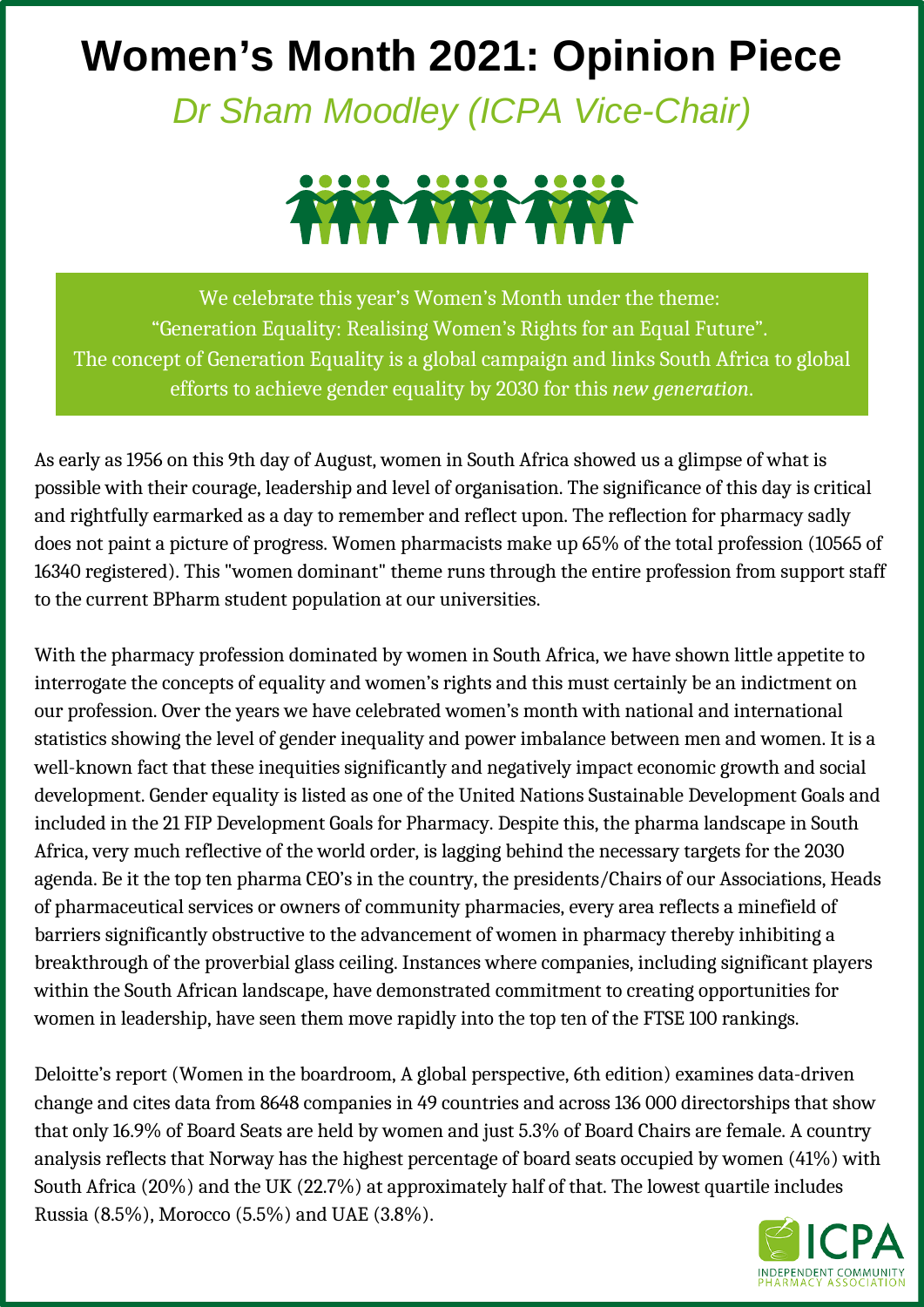## TY YYY

A reflection on this past year and the COVID-19 pandemic, identify women healthcare workers making up 70% of the global health workforce. As such, women have probably had to carry the additional burden of their professional safety at work added to the wellbeing and safety of their families at home at the end of each day. Culturally, the South African environment demands that women not only take care of their own but their extended family and further extending into the community. This situation is clearly reflected in data extrapolated from Italy, Spain and the US where more than 70% of COVID-19 infections amongst healthcare workers were women. Undoubtedly a similar exercise in South Africa would elicit similar results pertaining to our frontline workforce. Lotta and her team suggest that "gender-neutral policy-making neglects the needs of women" as they negate the significant portion of the representation of women in such data sets.

The starting point for pharmacy, in particular, is to do a deep dive to first understand the extent of the problem that our female pharmacy workforce faces. This will provide us with a path for acceleration and will go above and beyond the current strategic approach of setting representation targets, merely updating hiring and promotion practices without a clear actioning strategy and somehow expecting women to find their way to leadership roles. For real change to be effected, it will require a task team invested in the desire for such transformation, with the necessary technical and research skills to untangle this complex problem, lay bare the roadblocks and barriers, and set goals to achieve this 'equal future' centrepiece of the 2021 Women's Month theme. Such an approach may yet give us a chance to attain the SDGs of 2030. We do have the competence and know-how inherent in the diverse skill set that characterises our professional workforce, particularly amongst the women pharmacists and support personnel. All that is required now is a genuine mind shift coupled with a commitment from each of the various players within the pharma industry.

The Beijing Declaration and Platform for Action of 1995—endorsed by 189 governments at the Fourth World Conference on Women held in China is the most visionary agenda for the human rights of women and girls, everywhere. The agenda seizes the moment to reimagine economies, societies, and political systems so that they uphold human rights and achieve gender equality, leaving no one behind.

For real change to be effected, it will require a task team invested in the desire for such transformation, with the necessary technical and research skills to untangle this complex problem, lay bare the roadblocks and barriers, and set goals to achieve this 'equal future' centrepiece of the 2021 Women's Month theme.